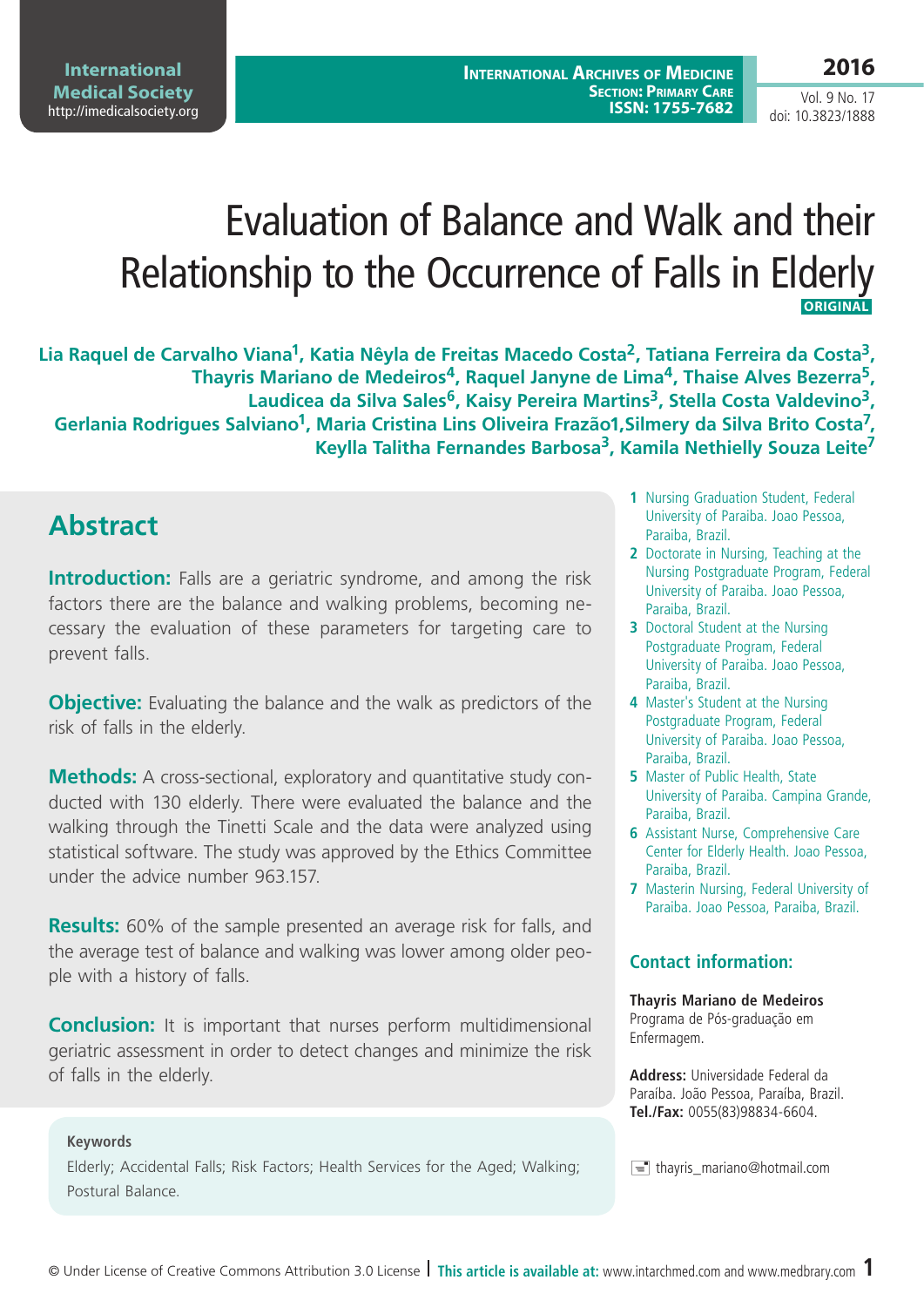**2016**

Vol. 9 No. 17 doi: 10.3823/1888

#### **Introduction**

As the elderly population grows, there is an increase in the prevalence of factors that expose the elderly to a decline in quality of life [1]. Fall is considered one of these factors and their causes can be intrinsic and / or extrinsic [2]. Intrinsic factors include the physiological changes of aging (muscle weakness, balance reduction, cognitive impairment, etc.) [1] or pathological conditions, and extrinsic factors come from the environment in which the elderly is inserted (poor lighting, loose rugs, high steps, slippery floors and others) [2].

With regard to mechanisms of injury in the elderly, in decreasing order of prevalence, the fall event occupies the first, being the most common (40%), followed by traffic accidents (28%) and pedestrians (10%). Data indicate that 28 to 35% of people over the age of 65 fall at least once during the year worldwide [3]. Thus, the fall is considered a geriatric syndrome [4] and is configured as a public health problem due to high incidence, morbidity and mortality and the high socioeconomic costs resulting from injuries [5].

Changes in body balance and walking are mentioned in the literature as two of the main risk factors for falls in the elderly [4]. The aging process promotes naturally several changes in the individual's body and identifies common parameters of reduced muscle mass and bone density that weaken the individual engine component, weakening it [3]. In this context, changes in work capacity, posture and adaptability to the environment [6], which when added to reduce the vestibular sensitivity and proprioception contribute to the occurrence of imbalances [6, 7], predisposing the elderly to fall event [3].

Falls in the elderly promote increased hospitalizations and/or institutionalization, social isolation, increased susceptibility to diseases, predisposing the fear of falling again and the occurrence of fractures and other complications or even death [1]. The physical consequences can pose constraints in performing activities of daily living, which added to the psychological and social consequences that the fall brings to the elderly, ending in the loss of independence and autonomy of the individual. [6]

Based on this reality, nursing must identify the needs and risks of the elderly, directing care for the risk factors of the most significant falls [8]. In primary care, the nurse has fast multidimensional geriatric assessment that it is a synthesis of multidimensional evaluation, and used to identify health problems determinants of functional decline in the elderly, such as the risk of falls. 13 areas are assessed, including aspects considered risk factors for falls, such as urinary incontinence, vision, cognition, direction, functions of the lower limbs, among others. While these areas are affected, the nurse must perform a second more detailed assessment and thus, prepare its plan of care targeting the elderly [9].

Thus, the objective of this research was to evaluating balance and walking and their relation to the occurrence of falls in elderly people attended at a Center of Integral Attention for Elderly Care.

### **Methods**

It is a cross-sectional and exploratory study of a quantitative approach. The research scenario was a Comprehensive Care Center for Elderly Care, located in Joao Pessoa, Brazil. The center is a medium complexity unit which provides individual and group outpatient services in multiple specialties, getting older patients who are referred from all Family Health Units of the municipality. However, the aforementioned health service tends to play the role of the primary assistance when necessary, in an attempt to fulfill the needs in demand.

The population studied consisted of elderly assisted by spontaneous demand, in that health service. The sample was calculated by a statistical calculation, considering the number of visits during the last 3 months of 2014 (October, November and December), a total of 16.495 calls. In order to estimate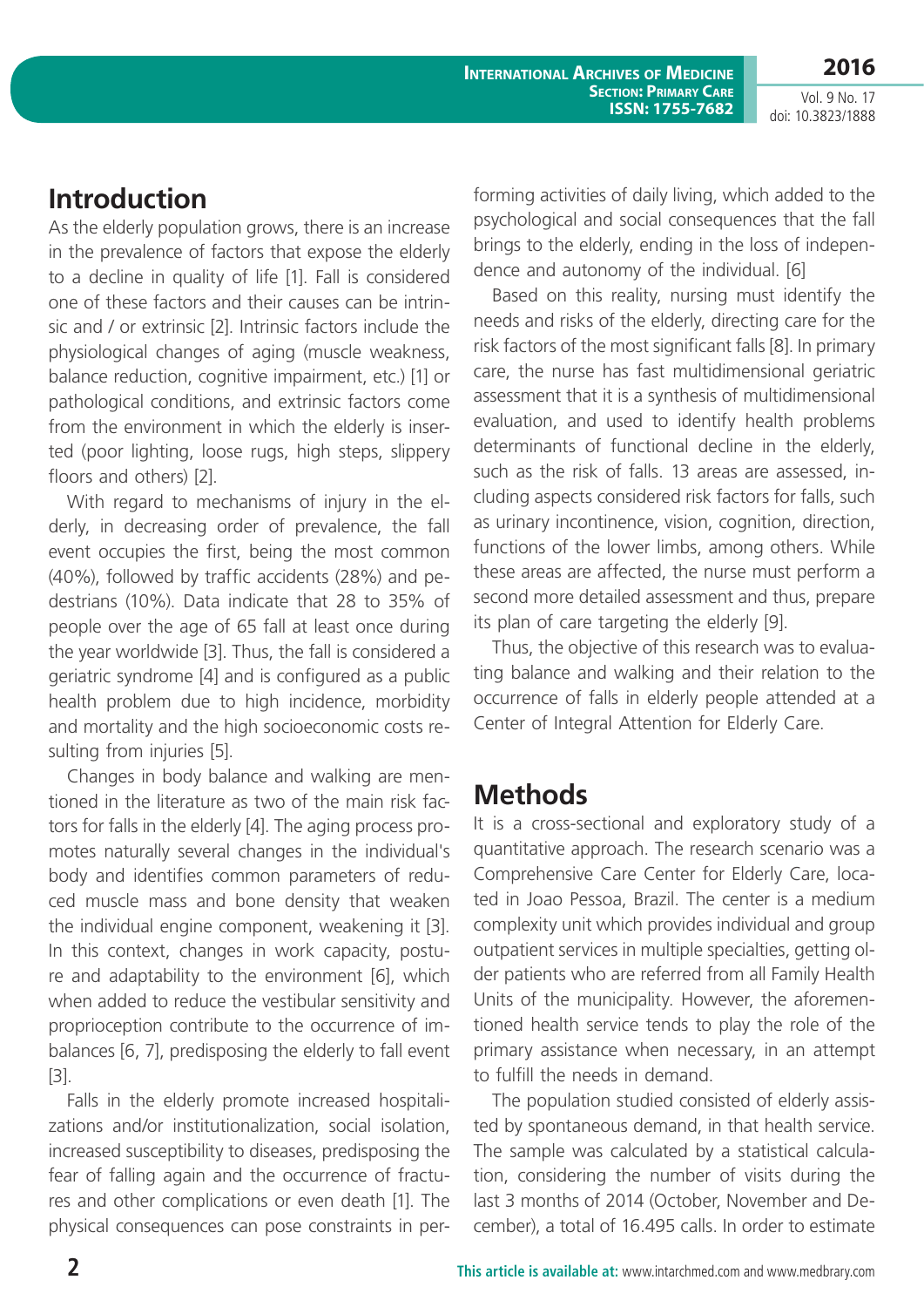**2016**

Vol. 9 No. 17 doi: 10.3823/1888

the prevalence of risk of falls in this population it was initially conducted a pilot survey in which 20 elderly participated, of which 19 (proportion 95% or 0.95) presented medium to high risk of falls when assessed by Tinetti'sRating Scale of Balance and Walking [9]. The sample size calculation was performed based on a 5% margin of error (Error  $= 0.05$ ) with a level of reliability of 95% ( $\alpha = 0.05$ , which provides  $Z0,05/2 = 1.96$ ) and considering the proportion equivalent to 95%, providing a sample of 73 elderly. However, considering the availability and time for data collection, the final sample included 130 elderly. Participated in the survey, elderly, sixty years old or so, that after clarification of the objectives and the operational steps, agreed to participate in the collection.

Data collection was conducted from February to April 2015. The same happened upon approach of the elderly in the corridors and waiting rooms of that health service in times before or after the consultations. Analysis of clinical and demographic profile was conducted through interviews using semistructured instrument in which there were identified sociodemographic data and questions regarding the history of previous falls of the patient. The assessment of balance and walking was performed by Tinneti'sAssessment Scale of Balance and Walking [9]. Such an instrument it is a Mary Tinetti protocol proposed in 1986, which was translated and validated in Brazil in 2003 by Gomes [10], getting the name of POMA-Brazil [11]. However, they do not appear in the literature descriptions about the cutting scores that represent risk of falls to POMA-Brazil [12] and therefore the scores currently used refer to Tinetti's Scale [9].

The Tinetti's Scale consists of 16 items, in which 9 assess the balance and 7 assess the walking. Regarding the balance, there are evaluated the following: sitting balance, balance to rise, many attempts to stand, balance in the first 5 seconds after standing, balance standing test of three fields (the examiner gently pushes the outside of the elderly person should not unbalance), balance with closed eyes, balance rotating 360º and sitting balance again after turn. With regard towalking, there are evaluated: onset of walking (if there is hesitancy), length and height of the steps, symmetry of the steps, continuity of steps, direction of travel, trunk (if there is balance, bending and opening the arms) and the distance ankles [9].

This scale has been widely used since it detects changes in locomotion and mobility, diagnoses and quantifies the severity of impairment and predicts the risk of the individual drops [13]. In addition, it does not require sophisticated equipment for its application and has high level reliability in detecting changes in walking and balance. A score above 24 points predicts low risk of falling, between 19 and 24 points a moderate risk of falling, and below 19 points, high risk of falling [12].

After collection, initially, data were compiled and stored in a Microsoft Office Excel version 2013 spreadsheet and analyzed with the help of Statistical Package for Social Sciences (SPSS) version 20.0. Completed typing and checking the consistency of data, began the descriptive and exploratory analysis of the variables, calculating distribution measures such as absolute and relative frequencies and measures of central tendency, such as arithmetic mean and standard deviation (SD). With regard to the comparison of the average balance and walking through Tinneti'sRating Scale between groups, bivariate analyzes were performed using the T-Student test for independent samples, considering the homogeneity of variances, previously tested by the Kolmogorov-Sminorv Test. In order to identify associations between the data, the Fisher's exact test was used as statistical tool, considering statistically significant association when P-value <0.05. The results were expressed in tables.

During the research, all legal and ethical issues concerning studies performed with human beings were fulfilled, recommended by Resolution 466/12 of the National Health Council. [14] The project was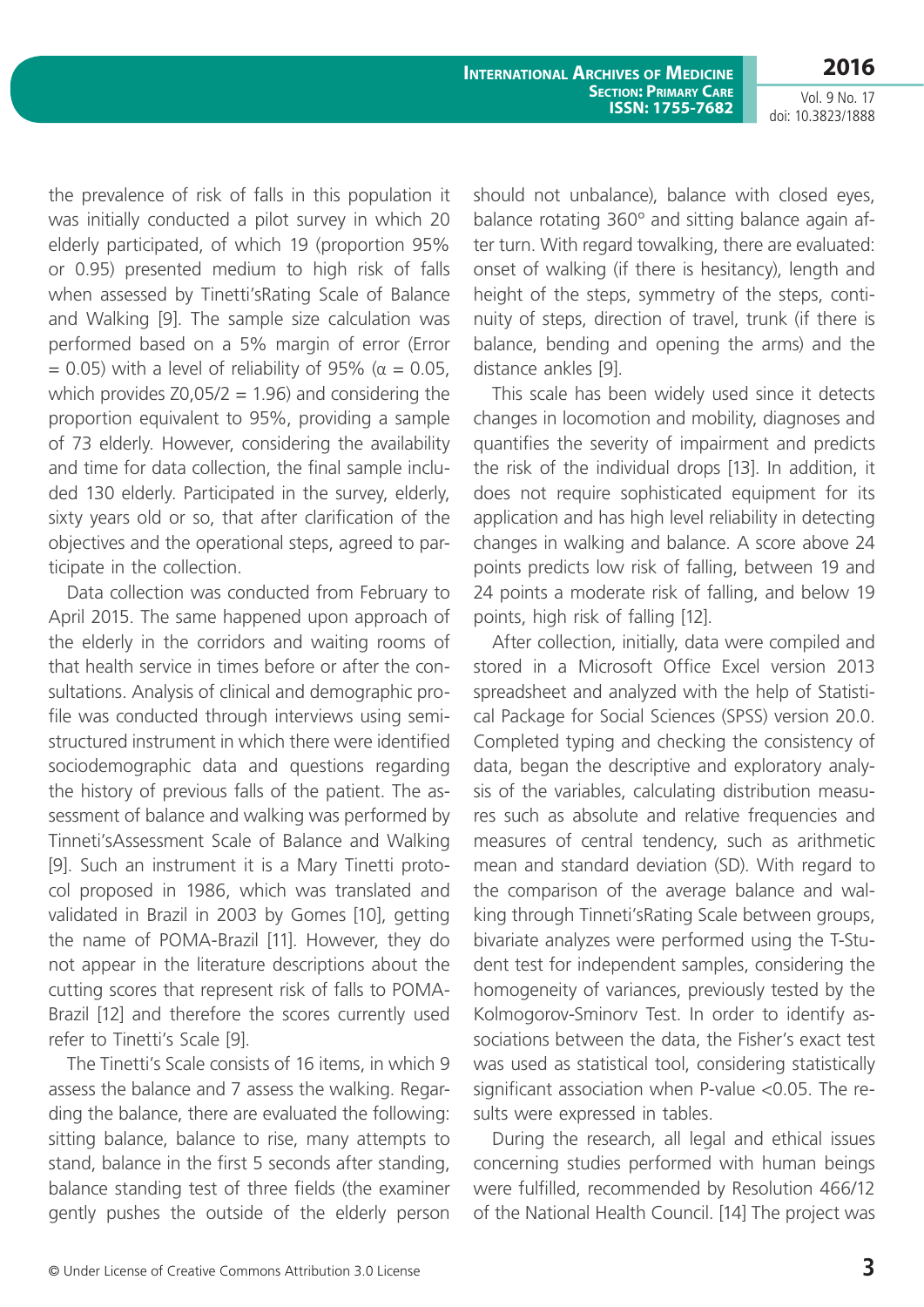submitted to the Research Ethics Committee of the Health Sciences Center of the Federal University of Paraiba (CCS-UFPB), CAAE: 41019315.3.0000.5188, for which was approved by Opinion No 963,157. It should be noted that throughout the process of research, especially for the time of data collection, it has adhered to the principle of autonomy, privacy and dignity, by requesting participation in the study through the Term of Consent.

### **Results**

The study included a total of 130 elderly, 98 (75.4%) women and 32 (24.6%) men, with a predominance of the age group between 70-79 years old (51.5%). Regarding marital status, 69 (53.1%) were married. Regarding schooling, 50 (38.5%) had primary education and 37 (28.5%) high school. Most participants had income equivalent to 1-3 minimum wages (90.8%) and 83.1% were retired.

Regarding the distribution of the elderly in relation to falls and characteristics of these, there was a high number of individuals who have suffered falls, making a total of 93 (71.5%), of which more than half (50.6%) suffered from 1 to 3 episodes of fall, most often attended by (an) other person (s) (68.8%), and 47 (50.5%) could not stand alone after the event. With regard to activities carried out at the time of the falls, 28 (30.1%) reported that they usually walked in the street, 23 (24.7%) practiced walking and 18 (19.4%) performed domestic activities. As the post-change falls, 25 elderly (28.1%) had these, the most prevalent physical changes in upper and lower limbs. Fear of falling was reported by 15 (11.5%).

The following tables show the distribution of the elderly in relation to falls risk classification according to Tinneti's Scale, as well as correlations between the risk of falls and the occurrence of the same history and also its characteristics, respectively.

According to **Table 1**, of the 130 participants, 78 (60%) had high risk of falls and 45 (34.6%) had high risk.

**Table 1.** Distribution of elderly people in relation to the risk of falls. Joao Pessoa, Paraiba, Brazil, 2015 (n=130).

| <b>Classification</b> | n                  | ℅    |
|-----------------------|--------------------|------|
| High risk             | 45                 | 34.6 |
| Mediumrisk            | 78                 | 60.0 |
| Lowrisk               | $\left( \ \right)$ | 54   |

**Table 2.** Comparison of the arithmetic means obtained from Tinneti's Scale of assessment of walking and balance, according to the occurrence of falls among the elderly. Joao Pessoa, Paraiba, Brazil, 2015 (n=130).

|                   | <b>Falls</b>       |           |                    |           |                      |  |  |
|-------------------|--------------------|-----------|--------------------|-----------|----------------------|--|--|
| <b>Variable</b>   | Yes                |           | <b>No</b>          |           | P-value <sup>a</sup> |  |  |
|                   | Arithmetic<br>mean | <b>SD</b> | Arithmetic<br>mean | <b>SD</b> |                      |  |  |
| Total<br>Score    | 19.55              | 3.58      | 21.43              | 3.07      | 0.006                |  |  |
| Balance<br>Score  | 11.67              | 1.81      | 12.59              | 1.73      | 0.005                |  |  |
| Walking<br>Score  | 7.73               | 2.14      | 8.86               | 1.75      | 0.009                |  |  |
| a: Test T-Student |                    |           |                    |           |                      |  |  |

**Table 3.** Correlation between the risk for falls and the characteristics of earlier events. Joao Pessoa, Paraiba, Brazil, 2015 (n=130).

|                                  | <b>Risk</b>    |      |           |      |                      |  |  |
|----------------------------------|----------------|------|-----------|------|----------------------|--|--|
| <b>Variable</b>                  | Without risk   |      | With risk |      | P-value <sup>a</sup> |  |  |
|                                  | n              | ℅    | n         | $\%$ |                      |  |  |
| Previous falls                   |                |      |           |      |                      |  |  |
| Yes                              | 04             | 57.1 | 89        | 72.4 | 0.316                |  |  |
| <b>No</b>                        | 03             | 42.9 | 34        | 27.6 |                      |  |  |
| Quantity of falls                |                |      |           |      |                      |  |  |
| $1 - 3$                          | 0 <sup>2</sup> | 50.0 | 45        | 50.6 |                      |  |  |
| 4 or more                        | 02             | 50.0 | 44        | 49.4 | 0.683                |  |  |
| Occurrence of post-falls changes |                |      |           |      |                      |  |  |
| Yes                              | 00             |      | 25        | 28.1 | 0.279                |  |  |
| <b>No</b>                        | 04             | 100  | 64        | 71.9 |                      |  |  |
| a: Fisher's exact test           |                |      |           |      |                      |  |  |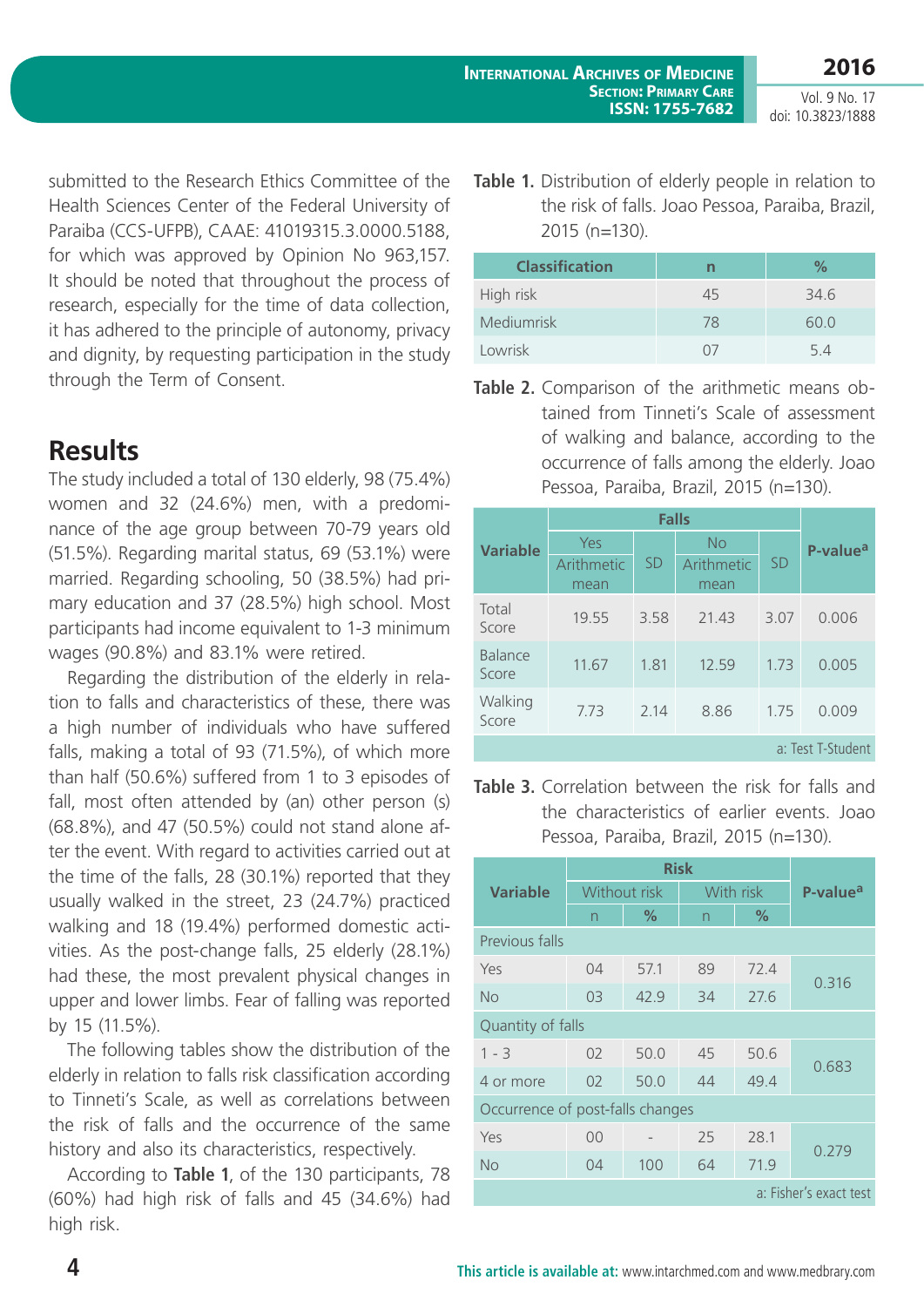**International Archives of Medicine Section: Primary Care ISSN: 1755-7682** **2016**

Vol. 9 No. 17 doi: 10.3823/1888

With regard to balance and walking, variables that make up the scale, the present study found that there was a prevalence of changes in some of these. Regarding the balance, 106 elderly (81.5%) used their arms to sit, and when standing, 88 (67.7%) balanced with their feet apart, 73 (56.2%) used their arms as support for up, 72 (55.4%) presented themselves unbalanced eyes closed and testing of the 3 courses, 71 (54.6%) seized or rocked. Regarding the walking variables, 125 (96.2%) had away from ankle while running and 115 (88.5%) beyond the supporting foot. In addition, 82 (63.1%) had mild or moderate shift in direction, 76 (60%) flexed their knees and opened their arms and 66 (50.8%) did not completely lifted off the ground.

Regarding the final arithmetical mean obtained with the Tinneti's Scale, it was 20.08±3.53; in the balancing test, the mean obtained was 11.93±1.83, and the one obtained in the evaluation of walking was 8.05±2.10.

Comparing the arithmetical means obtained through the Assessment of Balance and Walking through Tinneti's Scale, according to the occurrence of falls in the study population, it was found that there are differences between those groups who fell and those who did not experience such an event.

According to **Table 2**, it was found that the arithmetic mean obtained in Tinneti's Scale is higher among the elderly who did not fall  $(21.43\pm3.07)$ compared with the elderly who fell (19.55±3.58), as well as the isolated scores of balance and walking, thus presenting statistical significance.

**Table 3** shows the association between the risk of falls and the characteristics of past falls in the elderly. In this table, it was used the classification with and without risk, according to which elderly without risk are the ones who presented low risk of falls and elderly with risk presented medium or high risk of falling.

Of the elderly with risk of falls (medium and high risk), 89 (72.4%) had already fallen before. Regarding the number of falls suffered, of the elderly who presented risk, just over half of them (50.6%) suffered 1-3 episodes of falls and the remainder (49.4%) suffered 4 or more falls. However, these associations were not statistically significant.

Regarding the post-fall changes, of 89 who were at risk, 64 (71.9%) reported no change, whether physical or psychological. Thus, it was not observed in this study that post falls changes establish a significant relationship with the risk of falls.

### **Discussion**

Most of the sample performed in this study was composed of women (75.4%). Authors explain that there is a process of "feminization" of old age, showing that the female population grows faster than the male, probably due to a higher mortality rate in males and increased life expectancy in the female population [15]. In addition, elderly tend to seek more frequent health care by establishing a bond with them. [16]

It was found in the elderly assessed high incidence of falls (71.5%). The degenerative aging process promotes morphological and functional changes making the individual more susceptible to diseases [17], with the fall event between them, thus providing a striking reality in old age, being demonstrated through studies [18, 19]. A national populationbased study found an incidence of 37.5% corresponding falls in the elderly [4].

More than half of patients included in this study suffered recurrent falls, agreeing with other results found in literature [20, 21]. The presence of a history of falls is strongly associated with the occurrence of further declines, evidencing scientifically [22]. In this regard, some authors state that more than twothirds of seniors who fall will fall again in the subsequent 6 months [23], and one explanation is that falls can lead to a vicious cycle in which the elderly which reduces its functionality due to a previous decline becomes more susceptible to undergoing further declines [3].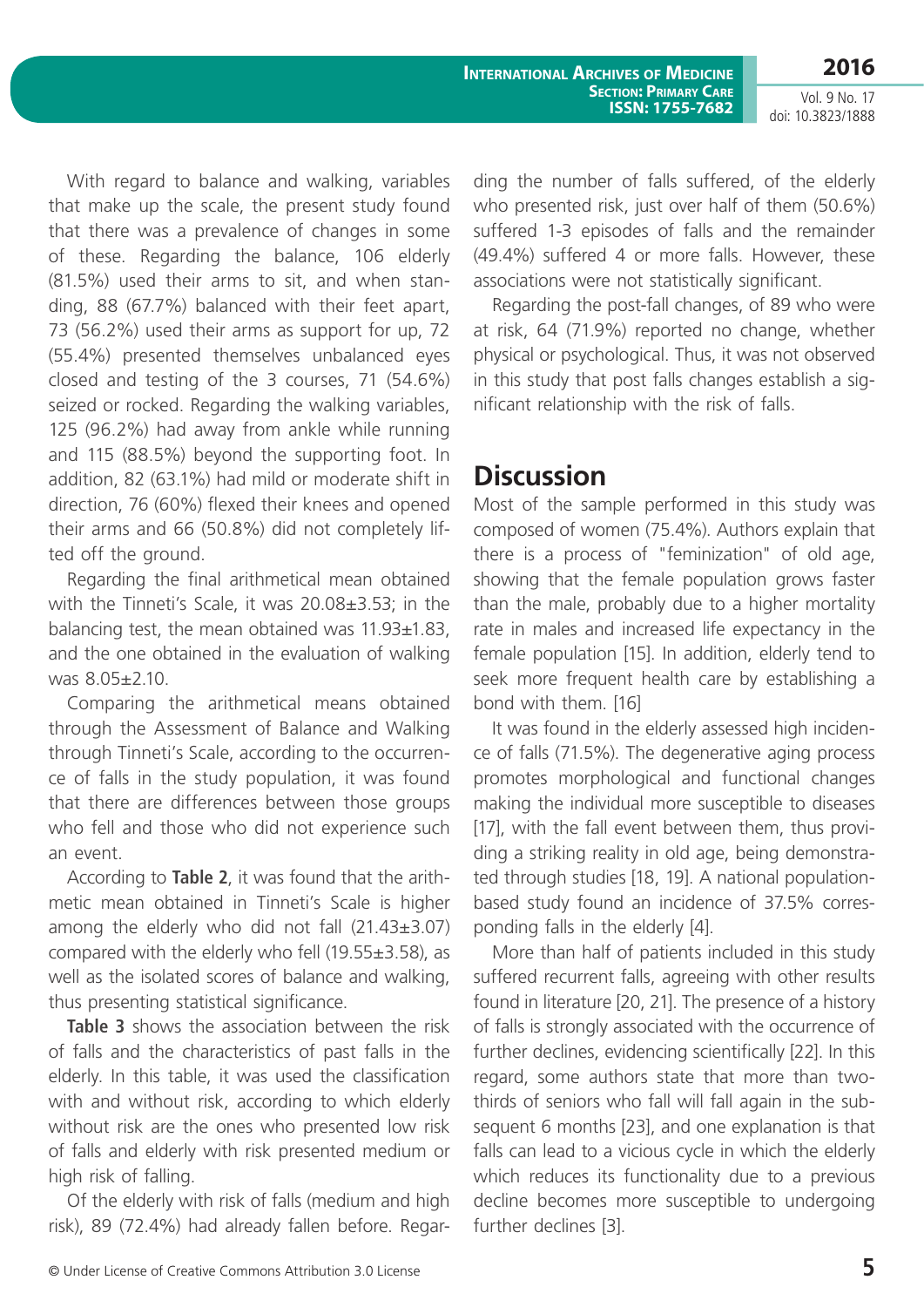**International Archives of Medicine Section: Primary Care ISSN: 1755-7682** **2016**

Vol. 9 No. 17 doi: 10.3823/1888

When questioned about the activities at the time of the falls, the most cited corresponded to walking, hiking and carrying out household tasks, corroborating the findings of other authors [19, 24, 25]. Often falls occur in the home environment [19, 25] and on the street, as identified in research [1, 24, 25]. The home environment is very conducive to the occurrence of falls, which may cause tripping on shoes, furniture, clothing, carpets, and slips into the kitchen floors and bathrooms, for example, especially when the elderly performs cleanup tasks [26]. However, the decrease in the home it is a relatively simple event to be avoided, whereas reorganization preventive measures can be adopted [20]. On the street environment, it is considered a risk factor for falls therefore has uneven sidewalks, favoring stumbling [27]. The same authors found that up on buses (11.4%) and fast pedestrian lighthouse (20%) also present risks. In this context, it is essential that there is an environmental adaptation at home where the elderly spends most of their time to promote a reorganization and furniture settings and comfortable, for example [27]. Nursing professionals as they lay closer to the patient, performing home visits, holds the potential to identify risks in the homes of the elderly, and contribute to this reorganization, through guidelines. On the streets, it is government's responsibility to make them safer and passable for the elderly considering their needs. [27]

Regarding the physical changes after falls, few elderly mentions about. However, it is known that the drops can cause a variety of physical complications in old age, so that fractures, bruises, lacerations and various injuries are among the most prevalent, not to mention the risk of death depending on the complexity of the event [28].

Fear of falling was reported by small part of the sample. Also to fall, afraid to suffer it is a multidimensional phenomenon behaving physical, psychological, social and functional [29]. With regard to this, a survey of 1,705 elderly people found that 322 suffered fall in the last year, and more than half afraid of falling again. [24] This is a matter of concern, since fear can discourage the individual in performing daily activities due to loss of confidence, thereby enhancing immobility [30] and the limitations imposed by the complications of the fall, thus taking the elderly to dependence [1] and the increased possibility of suffering further declines.

With regard to assessing the risk of falls through balance and gait of the elderly, the values found show that almost the entire sample showed medium and high risk. Approximate findings were found in other studies that diagnosed high risk of falling into 64.7% [11] and 59.7% [31] of the investigated.

The aging as a natural process makes possible the existence of several factors that tend to increase the fall, such as: sensorimotor changes, muscle weakness, osteoporosis, reduced body flexibility, polypharmacy, visual impairment, among others. [9] The fall means a risk potential for the elderly, it can cause complications such as underactive, depression, increased morbidity, weakness and fear, inability to maintain balance, giving rise beyond a physical degeneration board also psychological because the individual tends reduce their social participation and interactivity. [32] In this perspective, the fall brings a reduction of well-being and quality of life in old age [33]. In order to minimize the damage resulting from the aging process, the nurse must assist the elderly in order to prioritize the realization of multidimensional evaluation recommended by the Ministry of Health, which covers the tracking of various sizes, particularly about the risk of falls in elderly [9].

Among the parameters evaluated with the Tinetti's Scale, walking was more impaired compared to the balance. At older ages, individuals tend to show changes in walking, constituting senile walking, which favors the risk of falling [7]. This type of walking is characterized as slowed, dragged and accompanied by a "waddle" [34]. In research with older people in Australia, authors found impaired gait parameters, which are more likely to drop indi-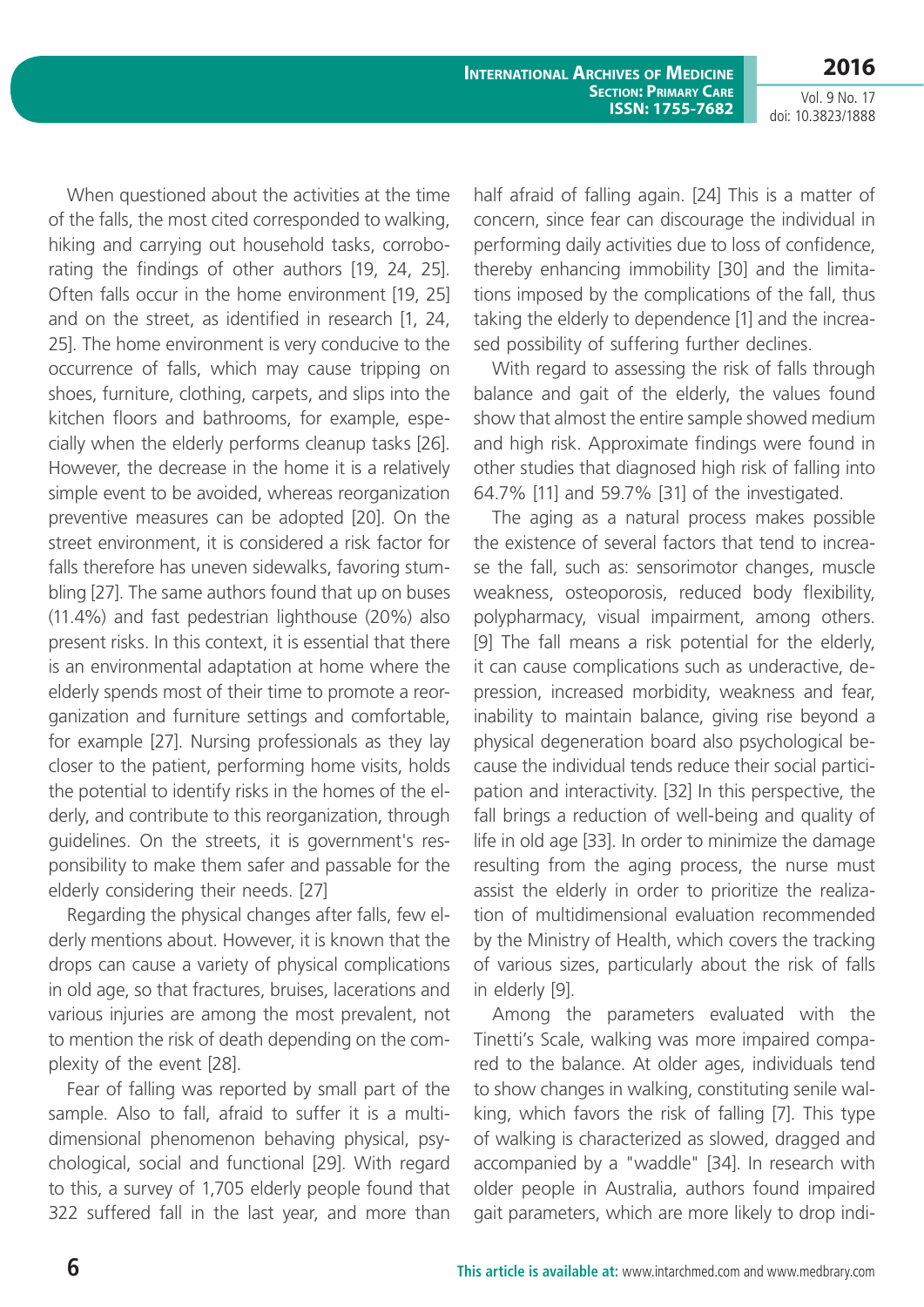**2016** Vol. 9 No. 17

doi: 10.3823/1888

viduals. In addition, those who have fallen have had greater difficulties to start walking. [18]

Regarding the variables that make up the Tinetti's Scale, when the equilibrium parameters evaluated, most seniors showed the following changes: use of arms as support for sitting and standing, feet apart when standing, and imbalance with closed eyes and during the testing of three fields. The walking of execution, most participants showed deviation in direction and did not lift their feet off the ground, held deep knee bends or open arms, and kept their distance ankle and exceeded the footrest. This latter aspect may predispose to destabilization since there is an increase in step.

Studies corroborate this research as presented similar results regarding the variables evaluated [11, 35]. Authors found that more than half of the participants needed to support the arms to lift and as regards distance ankles, 58.8% had abnormal measurements [11]. Other data show that almost all the elderly needed support arms for sitting and standing, and walking, 75% exceeded the foot rest, 65% had deviation in direction, and more than half remained distant ankles, and 45% performed knee flexion or open arms. [35]

During the natural process of aging, individuals tend to show a decline in the activities that require the use of the visual system, buccal, somatosensory and central nervous system, which when affected, promote body imbalance [33]. Faced with this problem, the elderly tend to adopt adaptation measures, such as support arms to lift and / or sit in the search for balance. [35]

In elderly, walking may be affected due to the appearance of chronic degenerative disease, postural hypotension, and orthopedic surgery, among other reasons [36]. While walking, the elderly try to adapt their musculoskeletal system in order to generate body stability for their locomotion [37]. To this end, the individual reduces the speed of walking, lentifying steps and shuffling when walking, but increasing the support base [19]. Failure to properly lift the foot can cause the occurrence of stumbling [36]. Moreover, as compensatory attitudes to the imbalance, there are open arms and advance the center of gravity of the body [9]. Generally, the elderly presents shorter and more frequent steps [36], but this aspect differed from that found in this study.

When established an association between the arithmetic mean obtained with the Tinneti's Scale and the occurrence of falls, the results revealed that the arithmetic mean is higher among the elderly who did not fall compared with the mean of the ones who fell, which means that elderly people who fell had worse performance of balance and walking, compared to those who did not fall, thereby establishing a statistically significant difference. Other authors [8] also demonstrated that problems such as proprioceptive deficits, postural and balance and walking proved to be higher in the elderly who have suffered falls. These results reinforce the literature about this subject, which is quite clear in stating that the balance and walking changes have a direct relationship with the occurrence of falls in the elderly, constituting a risk factor [37, 8].

In a second association between the risk and the occurrence and recurrence of falls, most seniors with risk (medium and high) presented history of falls, especially recurring. These, in turn, are part of the history of elderly people with higher risk. The applicant drop may represent an important new risk factor for falls, since this may impair the activity of walking [38]. This is because the elderly who have fallen have more difficulty maintaining static control body compared to those who did not fall [34]. In addition, authors state that individuals who have already fallen tend to adapt their shape to walk, featuring a "cautious walking" [29], a factor that may contribute to the occurrence of further declines.

Inserted in this context, nursing should work together with the other team members in preventing falls in the elderly, especially in primary care that is one of the entrance doors of health care, spa-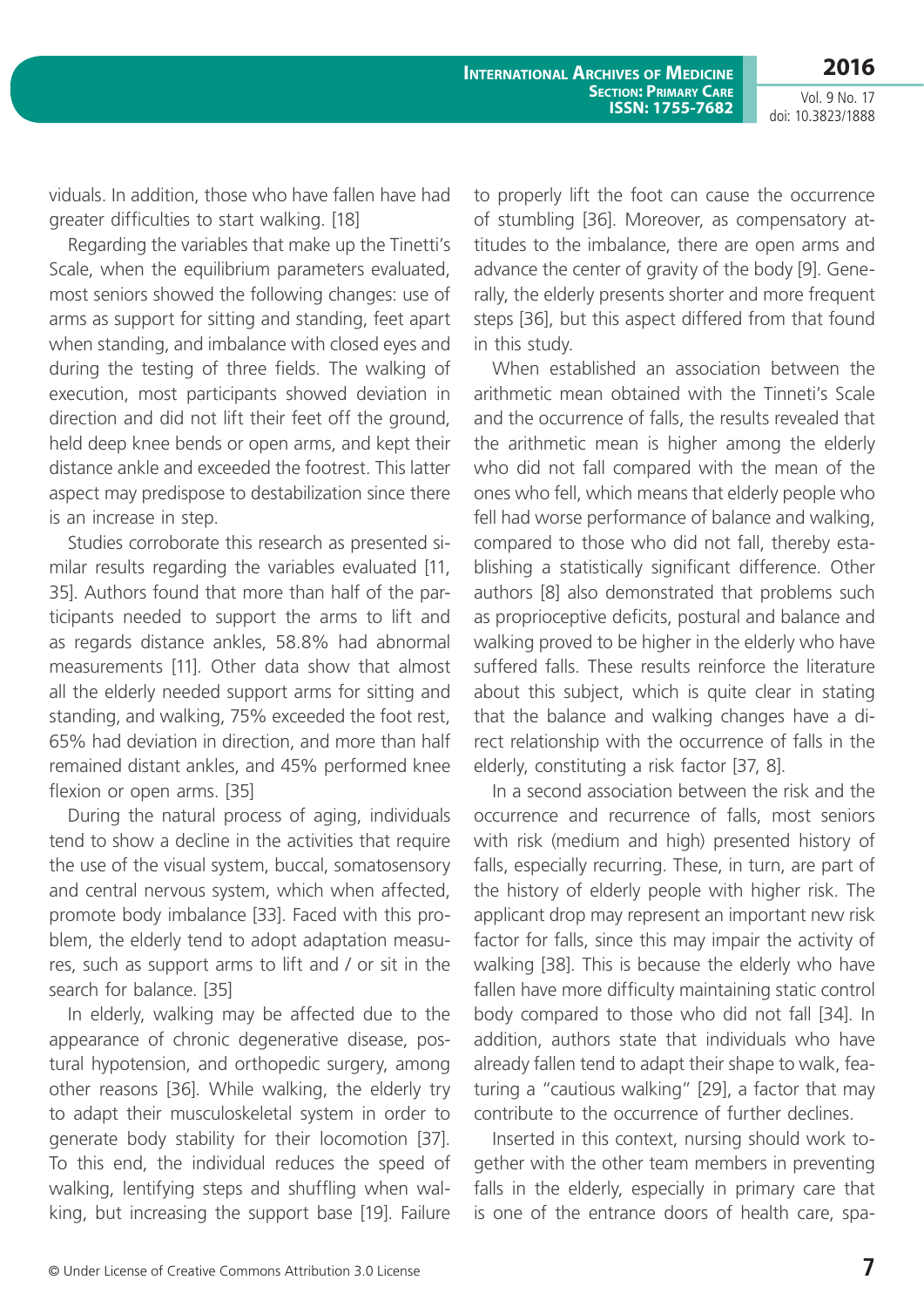**2016**

ce where the nurse plays an essential role in the health care process the elderly population through the multidimensional evaluation [39]. With regard to balance and walking parameters, there must be a trace of them, in search of what may generate or be generating frames of instability and other amendments, and consequently, risk of falls [37]. The identification of changes in these parameters is important as it gives the professional the development of focused care plans not only prevention, but also the protection of health and rehabilitation, where appropriate.

On the other hand, it is necessary that the elderly also have co-responsibility with regard to prevention, investing in the practice of self-care. However, much of the elderly population still has difficulty to become aware and recognize the risk factors for falls and do not report when they consult, with prevention neglected in a way, until the fall occasion a significant impact and the elderly decide the case. [40]

The denial of some of the elderly in participating willingly or due to the timing of the consultation on health services was the limitation of this research.

### **Conclusion**

It showed that the majority of the sample presented medium and high risk of falling, indicating how much the assessed elderly are exposed to the risk of falls due to the balance and walking changes. It was observed that the arithmetic mean in the assessment of balance and walking is lower among the elderly who have suffered falls compared to the mean of the elderly who did not fall, representing a statistically significant difference. In addition, concerning the elderly presenting risk of falls (medium and high risk), there was prevalence of those who have suffered falls, although this association was not statistically significant.

It is hoped that this study can contribute to expand the relevance of investigating the risk factors for falls and thus to encourage a look towards the protection of the elderly's health.

It is important that nurses perform initially a multidimensional evaluation, in order to develop care targeted to postpone the deterioration of parameters in the elderly, such as balance and gait, so that they will not interfere with the risk of falls in the elderly. In this context, it is essential that the multidisciplinary team knows the view of the elderly population, identifying their real needs and, above all, being able to recognize the fall as a geriatric syndrome and, in the face of this issue, to intervene by means of preventive actions, contributing, thereby, to better living conditions and to a healthy aging.

#### **Recommendations**

It is strongly recommended that further research concerning the assessment of the balance and gait, and their relation to the occurrence of falls, should be undertaken, in different scenarios, in the search for more subsidies regarding the relation between these parameters, thereby reinforcing the relevance of the evaluation to prevent elderly from falling.

#### **References**

- **1.** Pinho TAM, Gurgel SN, Ferreira OGL, Bezerra VP, Moreira MASP. Concepções sobre envelhecimento e quedas para os idosos. *FIEP Bulletin*, Special Edition [internet], 2012 [cited 2015 Sep 22]; 82. Available from: [http://www.fiepbulletin.net/index.php/](http://www.fiepbulletin.net/index.php/fiepbulletin/article/viewFile/2399/4494) [fiepbulletin/article/viewFile/2399/4494](http://www.fiepbulletin.net/index.php/fiepbulletin/article/viewFile/2399/4494).
- **2.** Bizerra CDA, Gonçalves RF, Carmo AFS, Mendes RNC, Moura LA. Quedas em idosos: identificação de fatores de risco extrínsecos em domicílios. *J. res.: fundam. care*. [internet]. 2014 [cited 2015 Sep 22]; 6(1): 203-212. DOI: [http://dx.doi.org/10.9789/2175-](http://dx.doi.org/10.9789/2175-5361.2014v6n1p203.) [5361.2014v6n1p203.](http://dx.doi.org/10.9789/2175-5361.2014v6n1p203.)
- **3.** Gasparotto LPR, Falsarella GR, Coimbra AMV. As quedas no cenário da velhice: conceitos básicos e atualidades da pesquisa em saúde. *Rev Bras Geriat Gerontol*. [internet], 2014 [cited 2015 Sep 24]; 17(1): 201-209. Available from: [http://www.scielo.br/](http://www.scielo.br/pdf/rbgg/v17n1/1809-9823-rbgg-17-01-00201.pdf) [pdf/rbgg/v17n1/1809-9823-rbgg-17-01-00201.pdf](http://www.scielo.br/pdf/rbgg/v17n1/1809-9823-rbgg-17-01-00201.pdf).
- **4.** Soares WJS, Moraes SA, Ferriolli E, Perracini MR. Fatores associados a quedas e quedas recorrentes em idosos: estudo de base populacional. *Rev Bras Geriat Gerontol*. [internet], 2014 [cited 2015 Sep 28]; 17(1): 49-60. Available from: [http://www.](http://www.scielo.br/pdf/rbgg/v17n1/1809-9823-rbgg-17-01-00049.pdf) [scielo.br/pdf/rbgg/v17n1/1809-9823-rbgg-17-01-00049.pdf](http://www.scielo.br/pdf/rbgg/v17n1/1809-9823-rbgg-17-01-00049.pdf).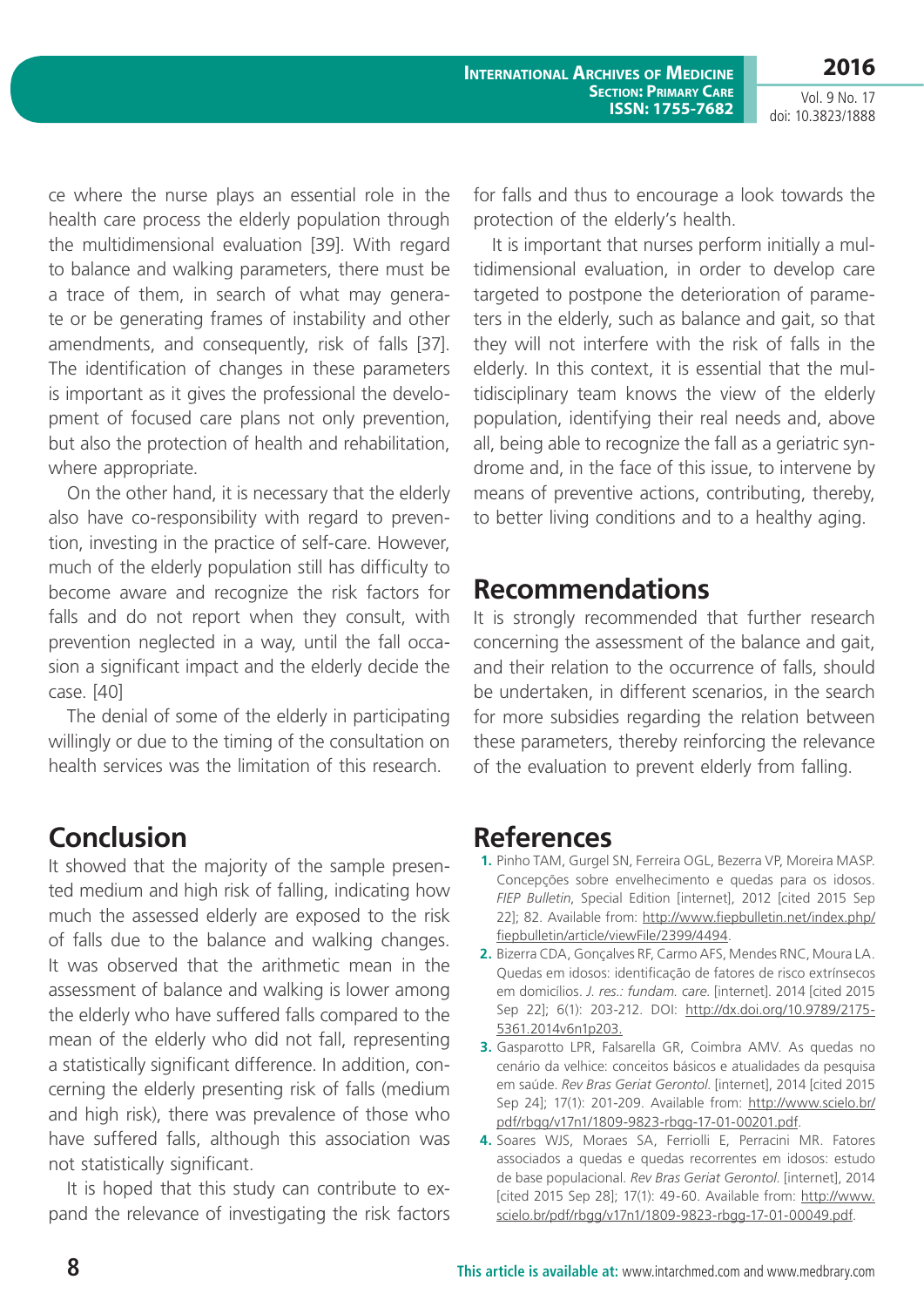- **5.** Cruz DT, Ribeiro LC, Vieira MT, Teixeira MTB, Bastos RR, Leite ICG. Prevalência de quedas e fatores associados em idosos. *Rev Saúde Pública*. Online. [internet], 2012 [cited 2015 Oct 04]; 46(1): 138-146. DOI: [http://dx.doi.org/10.1590/S0034-](http://dx.doi.org/10.1590/S0034-89102011005000087) [89102011005000087](http://dx.doi.org/10.1590/S0034-89102011005000087).
- **6.** Moreira MA, Oliveira BS, Moura KQ, Tapajós DM, Maciel ACC. A velocidade da marcha pode identificar idosos com medo de cair?. *Rev Bras Geriat Gerontol*. [internet], 2013 [cited 2015 Oct 04]; 16(1): 71-80. DOI: [http://dx.doi.org/10.1590/](http://dx.doi.org/10.1590/S1809-98232013000100008) [S1809-98232013000100008.](http://dx.doi.org/10.1590/S1809-98232013000100008)
- **7.** Abreu HCA, Reiners AAO, Azevedo RCS, Silva AMC, Abreu DROM, Oliveira AD. Incidência e fatores preditores de quedas de idosos hospitalizados. *Rev Saúde Pública*. Online. [internet], 2015 [cited 2015 Nov 15]; 49(37): 1-9. DOI: [http://dx.doi.](http://dx.doi.org/10.1590/S0034-8910.2015049005549) [org/10.1590/S0034-8910.2015049005549.](http://dx.doi.org/10.1590/S0034-8910.2015049005549)
- **8.** Costa AGS, Araujo TE, Oliveira ARS, Morais HCC, Silva VM, Lopes MVO. Fatores de risco para quedas em idosos. *Rev Rene*. [internet], 2013 [cited 2015 Oct 15]; 14(4): 821-8. Available from: [http://www.revistarene.ufc.br/revista/index.](http://www.revistarene.ufc.br/revista/index.php/revista/article/view/1312/pdf) [php/revista/article/view/1312/pdf](http://www.revistarene.ufc.br/revista/index.php/revista/article/view/1312/pdf).
- **9.** Ministério da Saúde (BR). Secretaria de Atenção à Saúde. Departamento de Atenção Básica. Envelhecimento e saúde da pessoa idosa. Série A Normas e Manuais Técnicos, Cadernos de Atenção Básica n. 19. Brasília: Ministério da Saúde; 2007 [cited 2015 Oct 15]. Available from: [http://189.28.128.100/dab/docs/](http://189.28.128.100/dab/docs/publicacoes/cadernos_ab/abcad19.pdf) [publicacoes/cadernos\\_ab/abcad19.pdf](http://189.28.128.100/dab/docs/publicacoes/cadernos_ab/abcad19.pdf).
- **10.** Gomes GS. Tradução, adaptação transcultural e exame das propriedades de medida da escala "Performance-Oriented Mobility Assessment" (POMA) para uma amostra de idosos brasileiros institucionalizados [dissertação]. Campinas (SP): Universidade Estadual De Campinas; 2003.
- **11.** Oliveira KGF, Becerra LA, Santos AS, Dias LC, Lopes TS, Carvalho ESS. Prevalência de Fatores de Risco de Queda em Idosos Institucionalizados do Município de Cachoeira. *Rev Bras Saúde Funcional*. [internet], 2014 [cited 2015 Sep 16]; 2(2): 44-51. Available from: [http://www.seer-adventista.com.br/ojs/index.](http://www.seer-adventista.com.br/ojs/index.php/RBSF/article/view/517/453) [php/RBSF/article/view/517/453.](http://www.seer-adventista.com.br/ojs/index.php/RBSF/article/view/517/453)
- **12.** Karuka AH, Silva JAM, Navega MT. Análise da concordância entre instrumentos de avaliação do equilíbrio corporal em idosos. *Rev Bras Fisioter*. [internet], 2011 [cited 2015 Sep 20]; 15(6): 460-6. DOI: <http://dx.doi.org/10.1590/S1413-35552011000600006>.
- **13.** Sarmento WE, Sobreira FMM, Oliveira, AMB. Avaliação do equilíbrio e da mobilidade de idosos após um programa de Escola de Posturas. *R Bras Ci Saúde*. [internet] 2014 [cited 2015 Sep 20]; 18(1): 27-32. Available from: [http://periodicos.ufpb.br/](http://periodicos.ufpb.br/ojs/index.php/rbcs/article/view/13763/11714) [ojs/index.php/rbcs/article/view/13763/11714](http://periodicos.ufpb.br/ojs/index.php/rbcs/article/view/13763/11714).
- **14.** Ministério da Saúde (BR). Resolução nº 466/12 de outubro de 1996. Dispõe sobre diretrizes e normas regulamentadoras de pesquisa com seres humanos. Brasília (DF): Conselho Nacional de Saúde. [internet] 2012 [cited 2015 Aug 12]. Available from: http://www.sap.sp.gov.br/download\_files/pdf\_files/comite\_de [etica\\_em\\_pesquisa\\_SAP/resolucao-466\\_12-12.pdf.](http://www.sap.sp.gov.br/download_files/pdf_files/comite_de_etica_em_pesquisa_SAP/resolucao-466_12-12.pdf)
- **15.** Paula AFM, Ribeiro LHM, D'Elboux MJ, Guariento ME. Avaliação da capacidade funcional, cognição e sintomatologia depressiva em idosos atendidos em ambulatório de Geriatria. *Rev Bras Clin Med*. [internet], 2013 [cited 2015 Sep 20]; 11(3):212- 8. Available from: [http://files.bvs.br/upload/S/1679-1010/2013/](http://files.bvs.br/upload/S/1679-1010/2013/v11n3/a3767.pdf) [v11n3/a3767.pdf](http://files.bvs.br/upload/S/1679-1010/2013/v11n3/a3767.pdf).
- **16.** Vinholes DB, Pacheco HA. Perfil do risco cardiovascular de pacientes diabéticos atendidos em ambulatório de especialidades. *Rev Ciênc & Saúde*. [internet], Porto Alegre. 2014 [cited 2015 Sep 21]; 7(3): 116-122. Available from: [http://revistaseletronicas.pucrs.br/ojs/index.php/faenfi/article/](http://revistaseletronicas.pucrs.br/ojs/index.php/faenfi/article/view/17263/12496) [view/17263/12496](http://revistaseletronicas.pucrs.br/ojs/index.php/faenfi/article/view/17263/12496)
- **17.** Santos JS, Valente JM, Carvalho MA, Galvão KM, Kasse CA. Identificação dos fatores de riscos de quedas em idosos e sua prevenção. *Rev Equilíbrio Corporal Saúde*. [internet], 2013 [cited 2015 Sep 21]; 5(2): 53-59. Available from: [http://pgsskroton.](http://pgsskroton.com.br/seer/index.php/reces/article/view/13/13) [com.br/seer/index.php/reces/article/view/13/13](http://pgsskroton.com.br/seer/index.php/reces/article/view/13/13).
- **18.** Sturnieks DL, Menant J, Delbaere K, Vanrenterghem J, Rogers MW, Fitzpatrick RC, et al. Force-Controlled Balance Perturbations Associated with Falls in Older People: A Prospective Cohort Study. *PLoSONE*. on line. [internet] 2013 [cited 2015 Sep 20]; 8(8): 1-7. DOI: 10.1371/journal.pone.0070981.
- **19.** Philip SA, Sengupta P, Benjamin AI. Prevalence of Falls and Fall Risk Assessment in an Urban Elderly Population of Ludhiana. *Indian Journal of Gerontology*. 2015; 29(2): 187-197.
- **20.** Cavalcante ALP, Aguiar JB, Gurgel LA. Fatores associados a quedas em idosos residentes em um bairro de Fortaleza, Ceará. *Rev Bras Geriatr Gerontol*. [internet], 2012 [cited 2015 Sep 16]; 15(1): 137-46. DOI: [http://dx.doi.org/10.1590/S1809-](http://dx.doi.org/10.1590/S1809-98232012000100015) [98232012000100015.](http://dx.doi.org/10.1590/S1809-98232012000100015)
- **21.** Gutta S, Joseph A, Chakraborty A, Alexander AM. Study on the knowledge, attitudes and practices regarding prevention of recurrent falls in the elderly. *IOSR Journal of Dental and Medical Sciences*. [internet], 2013 [cited 2015 Sep 16]; 9(3): 32-38. Available from: [http://www.iosrjournals.org/iosr-jdms/](http://www.iosrjournals.org/iosr-jdms/papers/Vol9-issue3/G0933238.pdf?id=4528) [papers/Vol9-issue3/G0933238.pdf?id=4528.](http://www.iosrjournals.org/iosr-jdms/papers/Vol9-issue3/G0933238.pdf?id=4528)
- **22.** Al-Aama T. Falls in the elderly: spectrum and prevention. *Can Fam Physician*. [internet], 2011 [cited 2015 Sep 25]; 57(7): 771-6. Available from: [http://www.cfp.ca/content/57/7/771.full.](http://www.cfp.ca/content/57/7/771.full.pdf+html) [pdf+html.](http://www.cfp.ca/content/57/7/771.full.pdf+html)
- **23.** Lima DA, Cezario VOB. Quedas em idosos e comorbidades clínicas. *Revista HUPE*. [internet], Rio de Janeiro. 2014 [cited 2015 Sep 16]; 13(2): 30-37. Availablefrom: [http://revista.hupe.](http://revista.hupe.uerj.br/detalhe_artigo.asp?id=469) [uerj.br/detalhe\\_artigo.asp?id=469](http://revista.hupe.uerj.br/detalhe_artigo.asp?id=469).
- **24.** Antes DL, Schneider IJC, Benedetti TRB, D'Orsi E. Medo de queda recorrente e fatores associados em idosos de Florianópolis, Santa Catarina, Brasil. *Cad. Saúde Pública*. [internet], Rio de Janeiro. 2013 [cited 2015 Sep 16]; 29(4): 758-768. DOI: [http://dx.doi.org/10.1590/S0102-311X2013000400013.](http://dx.doi.org/10.1590/S0102-311X2013000400013)
- **25.** Rodrigues IG, Fraga GP, Barros MBA. Quedas em idosos: fatores associados em estudo de base populacional. *Rev bras epidemiol*. [internet], 2014 [cited 2015 Sep 26]; jul-set, 705-718. Available from: [http://www.scielosp.org/pdf/rbepid/v17n3/](http://www.scielosp.org/pdf/rbepid/v17n3/pt_1415-790X-rbepid-17-03-00705.pdf) [pt\\_1415-790X-rbepid-17-03-00705.pdf](http://www.scielosp.org/pdf/rbepid/v17n3/pt_1415-790X-rbepid-17-03-00705.pdf)